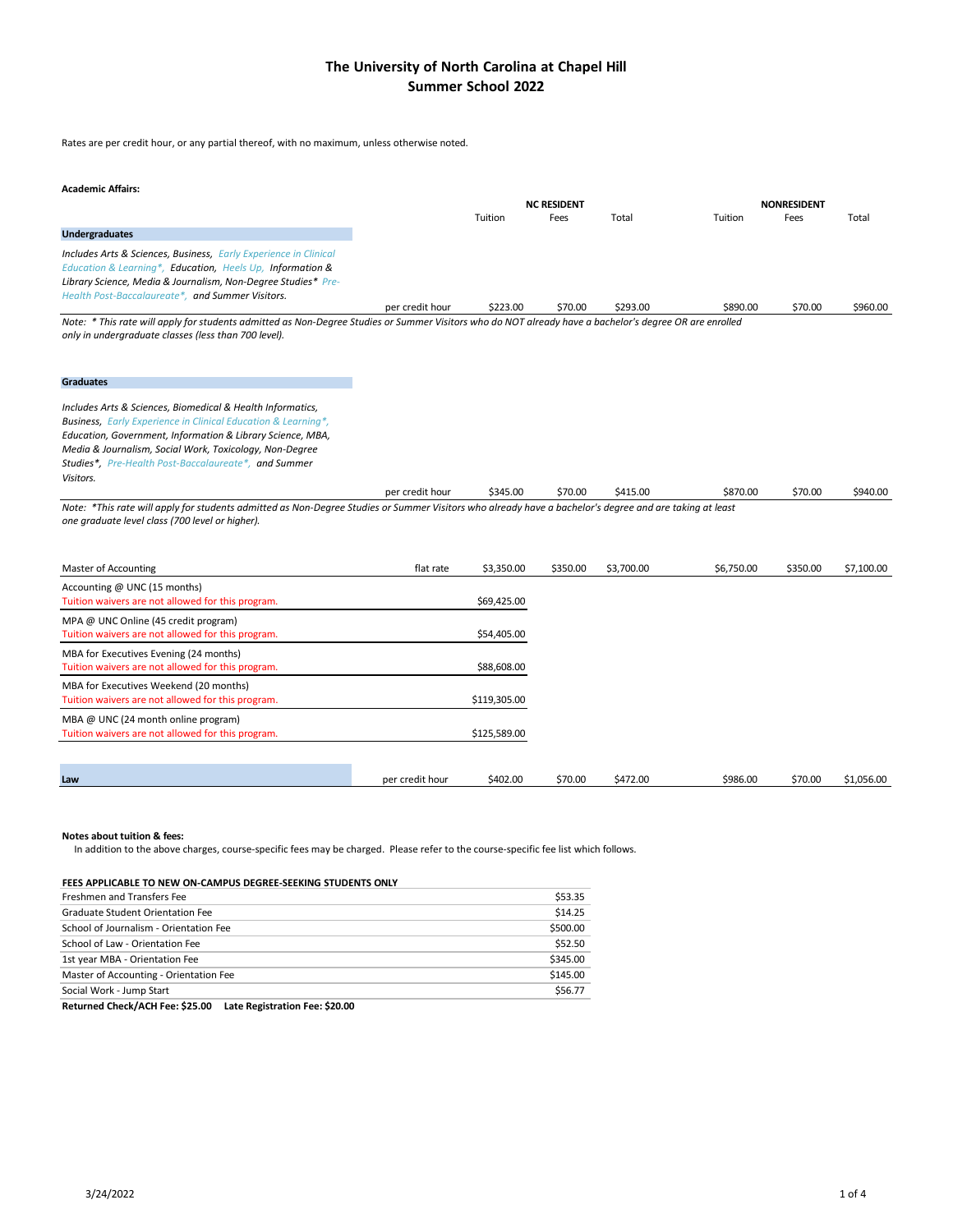## **The University of North Carolina at Chapel Hill Summer School 2022**

Rates are per credit hour, or any partial thereof, with no maximum, unless otherwise noted.

### **Health Affairs:**

|                                                                                  |                       |              | <b>NC RESIDENT</b> |             |             | <b>NONRESIDENT</b> |             |
|----------------------------------------------------------------------------------|-----------------------|--------------|--------------------|-------------|-------------|--------------------|-------------|
|                                                                                  |                       | Tuition      | Fees               | Total       | Tuition     | Fees               | Total       |
| <b>Undergraduates</b>                                                            |                       |              |                    |             |             |                    |             |
| Includes Dentistry, Medicine, Allied Health Sciences, Nursing                    |                       |              |                    |             |             |                    |             |
| and Public Health                                                                |                       |              |                    |             |             |                    |             |
|                                                                                  | per credit hour       | \$223.00     | \$70.00            | \$293.00    | \$988.00    | \$70.00            | \$1,058.00  |
| Note: * This rate will apply for students, except Carolina Courses Online (CCO). |                       |              |                    |             |             |                    |             |
| <b>Graduates</b>                                                                 |                       |              |                    |             |             |                    |             |
|                                                                                  |                       |              |                    |             |             |                    |             |
| Includes Medicine, Dental Oral Biology, Nursing, Allied Health                   |                       |              |                    |             |             |                    |             |
| Sciences, Pharmacy and Public Health                                             | per credit hour       | \$385.00     | \$70.00            | \$455.00    | \$1,125.00  | \$70.00            | \$1,195.00  |
|                                                                                  |                       |              |                    |             |             |                    |             |
| Adult Gerontology Acute Care Nurse Practitioner Certificate                      |                       |              |                    |             |             |                    |             |
| Tuition waivers are not allowed for this program.                                |                       |              |                    |             |             |                    |             |
|                                                                                  | per credit hour       |              |                    |             | \$1,400.00  |                    | \$1,400.00  |
|                                                                                  |                       |              |                    |             |             |                    |             |
| MPH @ UNC online<br>Tuition waivers are not allowed for this program.            |                       |              |                    |             |             |                    |             |
|                                                                                  | per credit hour       |              |                    |             | \$1,997.40  | \$21.53            | \$2,018.93  |
|                                                                                  |                       |              |                    |             |             |                    |             |
| Physician Assistant-Allied Health                                                | flat rate             | \$9,453.00   | \$700.00           | \$10,153.00 | \$17,145.00 | \$700.00           | \$17,845.00 |
| Dental (Not Oral Biology)                                                        | per credit hour       | \$464.00     | \$70.00            | \$534.00    | \$1,164.00  | \$70.00            | \$1,234.00  |
|                                                                                  |                       |              |                    |             |             |                    |             |
|                                                                                  |                       |              |                    |             |             |                    |             |
| <b>Professionals</b>                                                             |                       |              |                    |             |             |                    |             |
| Dentistry                                                                        | per credit hour       | \$367.00     | \$70.00            | \$437.00    | \$1,516.00  | \$70.00            | \$1,586.00  |
|                                                                                  |                       |              |                    |             |             |                    |             |
| ASPID @ UNC (29 month program)                                                   |                       |              |                    |             |             |                    |             |
| Tuition waivers are not allowed for this program.                                |                       | \$115,000.00 |                    |             |             |                    |             |
|                                                                                  |                       |              |                    |             |             |                    |             |
| Pharmacy                                                                         | per credit hour       | \$485.00     | \$70.00            | \$555.00    | \$1,720.00  | \$70.00            | \$1,790.00  |
|                                                                                  | Clerkship (flat rate) | \$2,888.00   | \$350.00           | \$3,238.00  | \$6,973.00  | \$350.00           | \$7,323.00  |
| UNC Chapel Hill Campus and UNC-Asheville Campus                                  | Clerkship remedial    |              |                    |             |             |                    |             |
|                                                                                  | (flat rate)           | \$1,444.00   | \$350.00           | \$1,794.00  | \$3,487.00  | \$350.00           | \$3,837.00  |
|                                                                                  |                       |              |                    |             |             |                    |             |
|                                                                                  |                       |              |                    |             |             |                    |             |
| Medicine                                                                         | flat rate             | \$4,093.00   | \$350.00           | \$4,443.00  | \$7,588.00  | \$350.00           | \$7,938.00  |
|                                                                                  |                       |              |                    |             |             |                    |             |
| <b>Certificate Programs</b>                                                      |                       |              |                    |             |             |                    |             |
| Radiography                                                                      | flat rate             |              | \$350.00           | \$350.00    |             | \$350.00           | \$350.00    |

**Notes about tuition & fees:**

In addition to the above charges, course-specific fees may be charged. Please refer to the course-specific fee list which follows.

| FEES APPLICABLE TO NEW ON-CAMPUS DEGREE-SEEKING STUDENTS ONLY  |          |                                     |
|----------------------------------------------------------------|----------|-------------------------------------|
| Freshmen and Transfers Orientation Fee                         | \$53.35  |                                     |
| Graduate Student Orientation Fee                               | \$14.25  |                                     |
| School of Nursing BSN - Orientation and Graduation Fee         |          | \$23.70 in addition to \$53.35 fee. |
| School of Nursing MSN - Orientation and Graduation Fee         | \$10.00  |                                     |
| School of Nursing DNP - Orientation and Graduation Fee         | \$10.00  |                                     |
| School of Public Health - Master in Health Policy & Mgmt       | \$75.00  |                                     |
| Health Behavior PhD - Orientation & Graduation Fee             | \$250.00 |                                     |
| Physician's Assistant - Special Program Fee                    | \$500.00 |                                     |
| Returned Check/ACH Fee: \$25.00 Late Registration Fee: \$20.00 |          |                                     |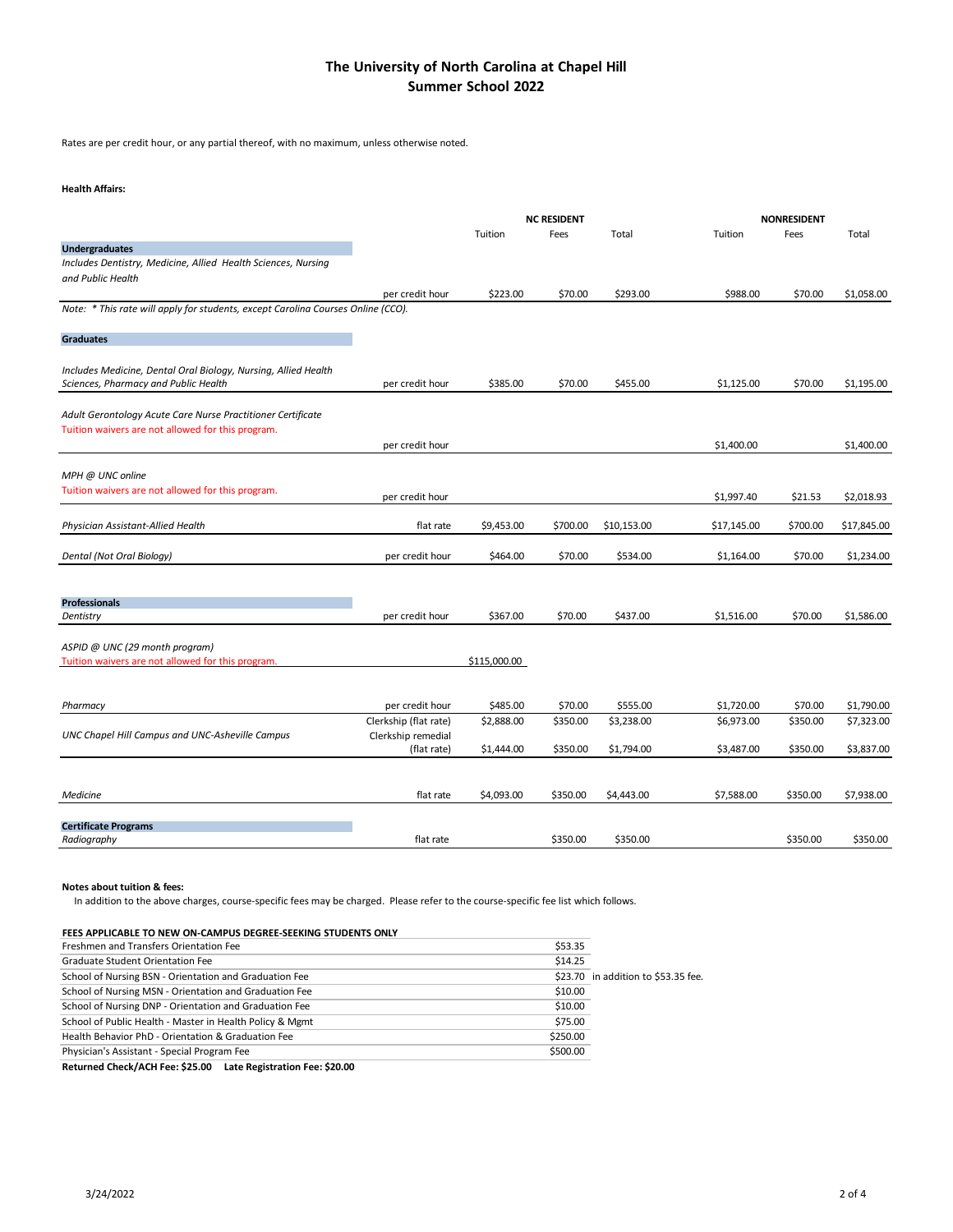## **The University of North Carolina at Chapel Hill Summer School 2022**

**Distance Education Programs:** Rates are per credit hour, or any partial thereof, unless otherwise noted.

|                                                                                         |            | <b>NC RESIDENT</b> |         | <b>NONRESIDENT</b> |            |         |            |
|-----------------------------------------------------------------------------------------|------------|--------------------|---------|--------------------|------------|---------|------------|
|                                                                                         |            | Tuition            | Fees    | Total              | Tuition    | Fees    | Total      |
| <b>Allied Health Sciences</b>                                                           |            |                    |         |                    |            |         |            |
| Doctor of Phyiscal Therapy (PHTX)                                                       |            |                    |         |                    |            |         |            |
| Master of Clinical Laboratory Science (MCLS)<br>Masters of Radiologic Science (MRSRADI) |            | \$1,022.34         | \$21.53 | \$1,043.87         | \$2,038.57 | \$21.53 | \$2,060.10 |
| <b>Friday Center</b>                                                                    |            |                    |         |                    |            |         |            |
| <b>UNC CORE &amp; UNC Online Exchange</b>                                               |            | \$292.46           | \$21.53 | \$313.99           | \$1,453.42 | \$21.53 | \$1,474.95 |
|                                                                                         |            |                    |         |                    |            |         |            |
| <b>Graduate School</b><br><b>Biomedical &amp; Health Informatics Online</b>             |            | \$933.46           | \$21.53 | \$954.99           | \$1,949.68 | \$21.53 | \$1,971.21 |
|                                                                                         |            |                    |         |                    |            |         |            |
| <b>School of Education</b>                                                              |            |                    |         |                    |            |         |            |
| Masters of School Administration (EDSA)                                                 |            | \$641.79           | \$21.53 | \$663.32           | \$1,658.01 | \$21.53 | \$1,679.54 |
| Masters of Education for Experienced Teachers (EDEX)                                    |            | \$586.23           | \$21.53 | \$607.76           | \$1,602.45 | \$21.53 | \$1,623.98 |
| NC Teach Program, Carolina Online Lateral Ent ry                                        |            | \$292.46           | \$21.53 | \$313.99           | \$1,453.42 | \$21.53 | \$1,474.95 |
| <b>School of Government</b>                                                             |            |                    |         |                    |            |         |            |
| Municipal Administration (GOVT660)                                                      |            |                    |         |                    |            |         |            |
| County Administration (GOVT661)                                                         |            | \$586.23           | \$21.53 | \$607.76           | \$1,602.45 | \$21.53 | \$1,623.98 |
| Public Exec Leadership (GOVT663)                                                        |            |                    |         |                    |            |         |            |
| Chief Info Officer Cert. (GOVT664)                                                      |            |                    |         |                    |            |         |            |
| <b>School of Information &amp; Library Science</b>                                      |            |                    |         |                    |            |         |            |
| Certificate Master Applied Data Science                                                 |            | \$919.57           | \$21.53 | \$941.10           | \$1,935.79 | \$21.53 | \$1,957.32 |
| Post Masters Certificate                                                                |            | \$919.57           | \$21.53 | \$941.10           | \$1,935.79 | \$21.53 | \$1,957.32 |
| <b>PSM Digital Curation</b>                                                             |            | \$1,039.57         | \$21.53 | \$1,061.10         | \$2,112.45 | \$21.53 | \$2,133.98 |
| <b>Study Abroad Course:</b>                                                             |            |                    |         |                    |            |         |            |
| <b>INLS890-9xx</b>                                                                      | per course | \$250.00           | \$64.59 | \$314.59           | \$250.00   | \$64.59 | \$314.59   |
| <b>School of Media and Journalism</b>                                                   |            |                    |         |                    |            |         |            |
| Certificate in Digital Communication (CERDGCM)                                          |            | \$826.95           | \$21.53 | \$848.48           | \$1,778.79 | \$21.53 | \$1,800.32 |
| Digital Communication (MADGCM)                                                          |            |                    |         |                    |            |         |            |
| <b>School of Nursing</b>                                                                |            |                    |         |                    |            |         |            |
| Master of Science in Nursing Online                                                     |            | \$964.01           | \$21.53 | \$985.54           | \$1,980.23 | \$21.53 | \$2,001.76 |
| Doctor of Nursing Practice Online                                                       |            | \$964.01           | \$21.53 | \$985.54           | \$1,980.23 | \$21.53 | \$2,001.76 |
| <b>School of Pharmacy</b>                                                               |            |                    |         |                    |            |         |            |
| Master of Science in Pharmaceutical Sciences Online                                     |            | \$586.23           | \$21.53 | \$607.76           | \$1,602.45 | \$21.53 | \$1,623.98 |
| <b>School of Public Health</b>                                                          |            |                    |         |                    |            |         |            |
| DrPH in Health Policy and Administration (PHLX)                                         |            | \$912.12           | \$21.53 | \$933.65           | \$1,886.28 | \$21.53 | \$1,907.81 |
| Health Policy & Management Program-MHA (HPMX)                                           |            |                    |         |                    |            |         |            |
| Health Policy & Management Program-MPH (PHPX)                                           |            |                    |         |                    |            |         |            |
| Maternal & Child Health (MPH & MSPH degrees)(MHCX)                                      |            | \$1,023.23         | \$21.53 | \$1,044.76         | \$1,997.40 | \$21.53 | \$2,018.93 |
| Public Health Leadership Program (PUBX)<br><b>MPH</b> in Asheville                      |            |                    |         |                    |            |         |            |
| Certificates in:                                                                        |            |                    |         |                    |            |         |            |
| Disaster Management (CERPHDM)                                                           |            |                    |         |                    |            |         |            |
| Field Epidemiology (CERFEPI)                                                            |            |                    |         |                    |            |         |            |
| Global Health (CERPGHC)                                                                 |            | \$634.34           | \$21.53 | \$655.87           | \$1,608.50 | \$21.53 | \$1,630.03 |
| Maternal & Child Health Leadership (CERMCHL)                                            |            |                    |         |                    |            |         |            |
| <b>Public Health Concepts (CERPHCP)</b>                                                 |            |                    |         |                    |            |         |            |
| Public Health Leadership (CERPUBL)                                                      |            |                    |         |                    |            |         |            |
| <b>School of Social Work</b>                                                            |            | \$811.23           | \$21.53 | \$832.76           | \$1,841.35 | \$21.53 | \$1,862.88 |
| <b>Geology Field Camp</b>                                                               |            |                    |         |                    |            |         |            |
| GEOL601                                                                                 | per course | \$400.00           | \$64.59 | \$464.59           | \$400.00   | \$64.59 | \$464.59   |
| GEOL602                                                                                 | per course | \$400.00           | \$64.59 | \$464.59           | \$400.00   | \$64.59 | \$464.59   |